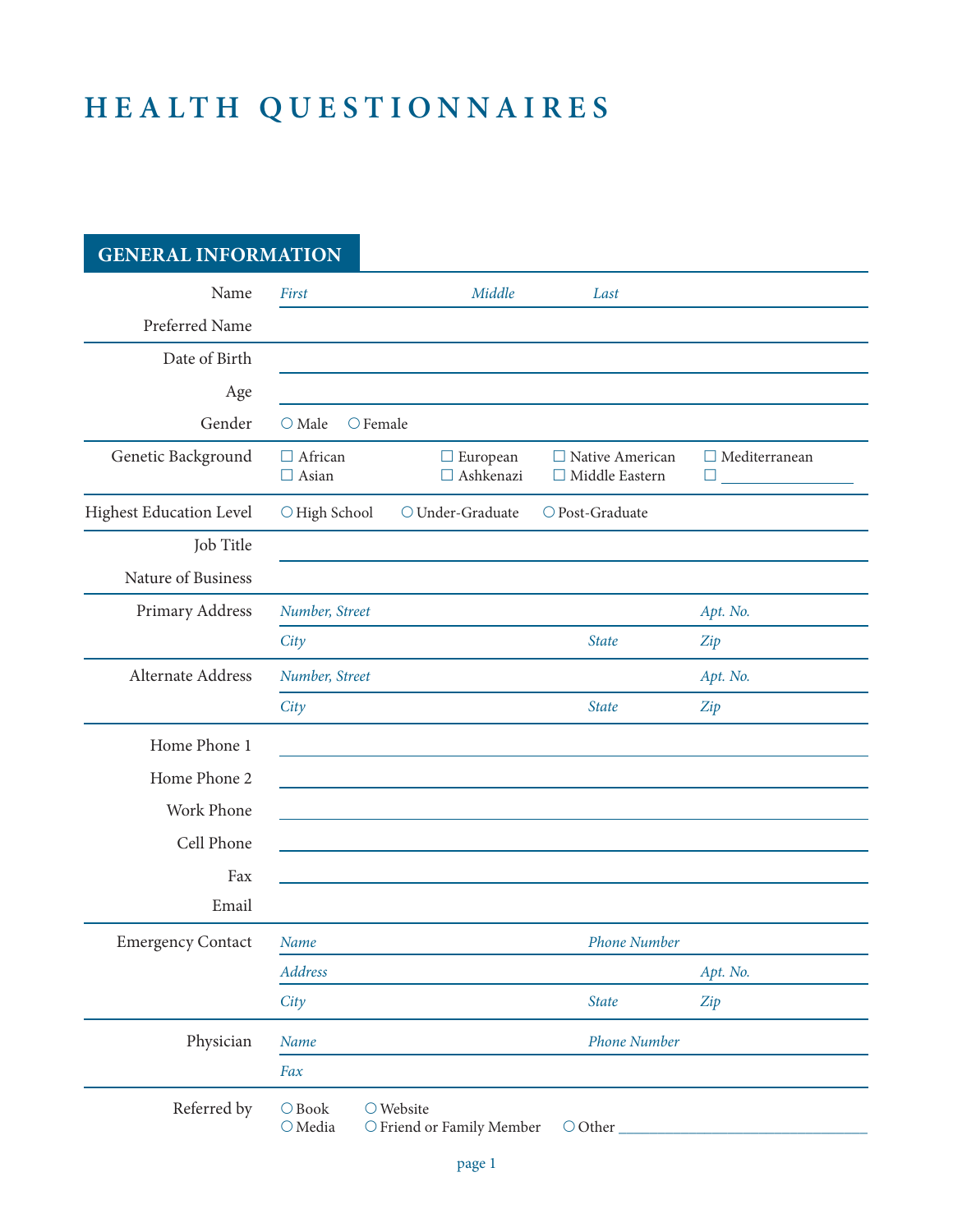## PHARMACY INFORMATION

| Primary Pharmacy                    | Name    | <b>Phone Number</b>                                                  |
|-------------------------------------|---------|----------------------------------------------------------------------|
|                                     | Address |                                                                      |
|                                     | City    | <b>State</b><br>Zip                                                  |
|                                     | E-mail  | $\text{Fax}^*$                                                       |
|                                     |         | * It is extremely important that you list the pharmacy's fax number. |
| Compounding/<br>Supplement Pharmacy | Name    | <b>Phone Number</b>                                                  |
|                                     | Address |                                                                      |
|                                     | City    | <b>State</b><br>Zip                                                  |
|                                     | E-mail  | $\text{Fax}^*$                                                       |
|                                     |         |                                                                      |

*\* It is extremely important that you list the pharmacy's fax number.*

# Credit Card Information

| Patient | Date |  |
|---------|------|--|
| DOB     |      |  |

Preferred Method of Payment *(please circle one)*: Cash / Check / Credit Card

If paying by credit card, we accept VISA, MasterCard and Discover

*\*Note: If Discover is your primary card, please provide another card (i.e., MasterCard or Visa) for transactions (i.e., supplement orders, etc.) that we may need to process. Some pharmacies do not accept Discover.*

| <b>PRIMARY CARD</b>                                                                                                                           | <b>SECONDARY CARD</b>                                                                                                                                                                                                         |
|-----------------------------------------------------------------------------------------------------------------------------------------------|-------------------------------------------------------------------------------------------------------------------------------------------------------------------------------------------------------------------------------|
| Name on Card<br><u> 1980 - Jan Sarah Barat, masjid a</u>                                                                                      | Name on Card and the state of the state of the state of the state of the state of the state of the state of the state of the state of the state of the state of the state of the state of the state of the state of the state |
| Card Type $\circlearrowright$ Visa $\circlearrowright$ MasterCard $\circlearrowright$ Discover                                                | Card Type $\circ$ Visa $\circ$ MasterCard $\circ$ Discover                                                                                                                                                                    |
| <b>Account Number</b><br><u> 1980 - Jan Stein Stein Stein Stein Stein Stein Stein Stein Stein Stein Stein Stein Stein Stein Stein Stein S</u> | Account Number                                                                                                                                                                                                                |
|                                                                                                                                               |                                                                                                                                                                                                                               |
| CVV#                                                                                                                                          |                                                                                                                                                                                                                               |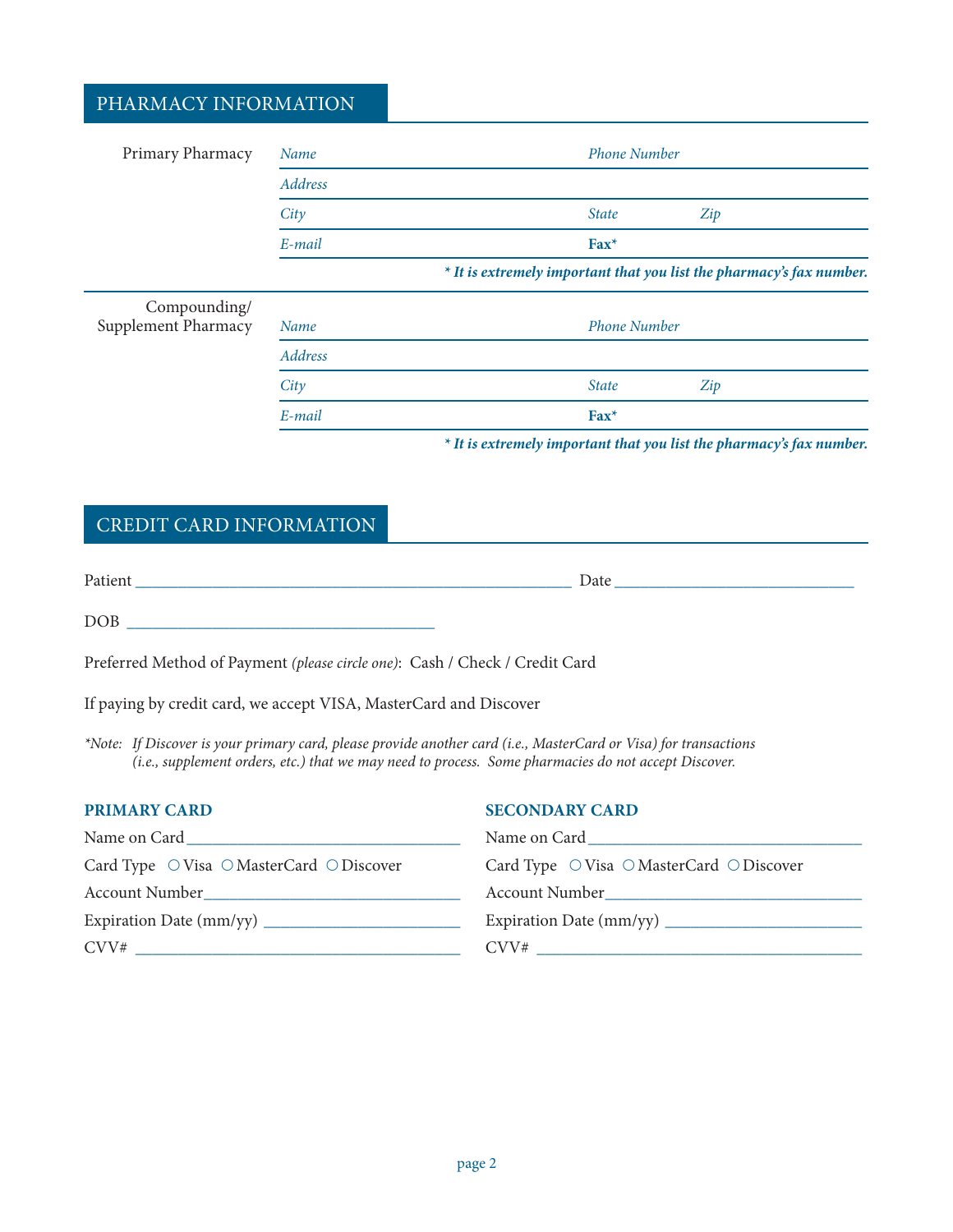# **Medical Questionnaire**

| <b>ALLERGIES</b>           |                 |
|----------------------------|-----------------|
| Medication/Supplement/Food | <b>Reaction</b> |
|                            |                 |
|                            |                 |
|                            |                 |

# **COMPLAINTS/CONCERNS**

What do you hope to achieve in your visit with us? \_\_\_\_\_\_\_\_\_\_\_\_\_\_\_\_\_\_\_\_\_\_\_\_\_\_\_\_\_\_

| If you had a magic wand and could erase three problems, what would they be? |
|-----------------------------------------------------------------------------|
|                                                                             |
| 2.                                                                          |
| $\begin{tabular}{c} 3. \end{tabular}$                                       |
| When was the last time you felt well?                                       |
|                                                                             |
|                                                                             |
|                                                                             |
|                                                                             |
|                                                                             |
| What makes you feel better?<br><u> </u>                                     |

Please list current and ongoing problems in order of priority:

| icase iist current and ongoing problems in order or priority. |      |                  | Success |                          |                  |      |      |
|---------------------------------------------------------------|------|------------------|---------|--------------------------|------------------|------|------|
| Describe Problem                                              | Mild | Moderate         | Severe  | Prior Treatment/Approach | Excellent        | Good | Fair |
| Example: Post Nasal Drip                                      |      | $\boldsymbol{X}$ |         | <b>Elimination Diet</b>  | $\boldsymbol{X}$ |      |      |
|                                                               |      |                  |         |                          |                  |      |      |
|                                                               |      |                  |         |                          |                  |      |      |
|                                                               |      |                  |         |                          |                  |      |      |
|                                                               |      |                  |         |                          |                  |      |      |
|                                                               |      |                  |         |                          |                  |      |      |
|                                                               |      |                  |         |                          |                  |      |      |
|                                                               |      |                  |         |                          |                  |      |      |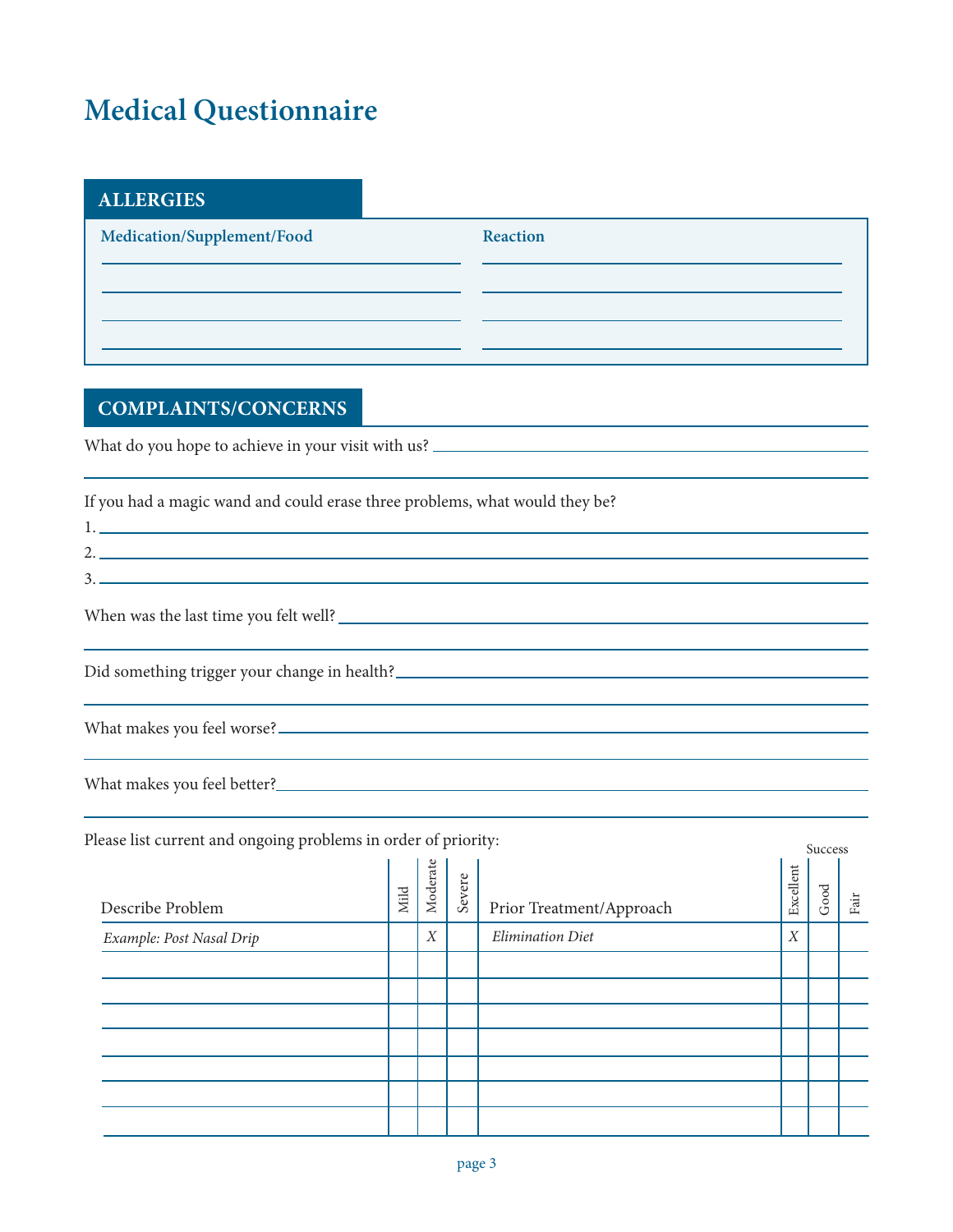**Diseases/Diagnosis/Conditions** *Check appropriate box and provide date of onset*

| <b>GASTROINTESTINAL</b>                                                                                                                                                                          | <b>GENITAL AND URINARY SYSTEMS</b>                                                                                                                                                                                                                                                                                                                                                                                                                   |
|--------------------------------------------------------------------------------------------------------------------------------------------------------------------------------------------------|------------------------------------------------------------------------------------------------------------------------------------------------------------------------------------------------------------------------------------------------------------------------------------------------------------------------------------------------------------------------------------------------------------------------------------------------------|
|                                                                                                                                                                                                  |                                                                                                                                                                                                                                                                                                                                                                                                                                                      |
|                                                                                                                                                                                                  | $\Box$ $\Box$ $\Box$ $\Box$                                                                                                                                                                                                                                                                                                                                                                                                                          |
| $\Box$ $\Box$ $\Box$ $\Box$ $\Box$                                                                                                                                                               | $\Box$ Interstitial Cystitis $\Box$                                                                                                                                                                                                                                                                                                                                                                                                                  |
| $\hfill \Box\hfill \Box\hfill \Box\hfill \Box$                                                                                                                                                   | □ □ Frequent Urinary Tract Infections                                                                                                                                                                                                                                                                                                                                                                                                                |
|                                                                                                                                                                                                  |                                                                                                                                                                                                                                                                                                                                                                                                                                                      |
|                                                                                                                                                                                                  | $\Box$ $\Box$ Erectile Dysfunction                                                                                                                                                                                                                                                                                                                                                                                                                   |
| $\hfill\Box\;\hfill\Box\;\hfill\Box$                                                                                                                                                             | or Sexual Dysfunction                                                                                                                                                                                                                                                                                                                                                                                                                                |
| $\Box$ $\Box$ $\Box$ $\Box$ $\Box$ $\Box$                                                                                                                                                        |                                                                                                                                                                                                                                                                                                                                                                                                                                                      |
|                                                                                                                                                                                                  |                                                                                                                                                                                                                                                                                                                                                                                                                                                      |
| <b>CARDIOVASCULAR</b><br><b>CONTRACTOR</b>                                                                                                                                                       | MUSCULOSKELETAL/PAIN                                                                                                                                                                                                                                                                                                                                                                                                                                 |
| □ <b>□ Heart Attack_________________________</b>                                                                                                                                                 | $\begin{tabular}{ c c c c } \hline \quad $\Box$ \end{tabular} \begin{tabular}{ c c c } \hline $\Box$ \end{tabular} \begin{tabular}{ c c c c } \hline $\Box$ \end{tabular} \begin{tabular}{ c c c c } \hline $\Box$ \end{tabular} \begin{tabular}{ c c c c } \hline $\Box$ \end{tabular} \begin{tabular}{ c c c c } \hline $\Box$ \end{tabular} \begin{tabular}{ c c c c } \hline $\Box$ \end{tabular} \begin{tabular}{ c c c c } \hline $\Box$ \end$ |
| $\hfill \Box$ $\hfill \Box$ $\hfill \Box$ $\hfill \Box$                                                                                                                                          |                                                                                                                                                                                                                                                                                                                                                                                                                                                      |
| $\begin{tabular}{ c c c } \hline \quad $\Box$ \quad \mbox{Stroke}\footnotesize \begin{tabular}{ c c c } \hline \quad $\Box$ \quad \mbox{Stroke}\footnotesize \end{tabular} \hline \end{tabular}$ | $\Box$ $\Box$ Chronic Pain $\_\_\_\_\_\_\_\_\_\_\_\_$                                                                                                                                                                                                                                                                                                                                                                                                |
|                                                                                                                                                                                                  |                                                                                                                                                                                                                                                                                                                                                                                                                                                      |
|                                                                                                                                                                                                  |                                                                                                                                                                                                                                                                                                                                                                                                                                                      |
| $\Box$ Hypertension (high blood pressure) _________                                                                                                                                              | <b>INFLAMMATORY/AUTOIMMUNE</b>                                                                                                                                                                                                                                                                                                                                                                                                                       |
| $\hfill \Box$ $\hfill \Box$ $\hfill \Box$ $\hfill \Box$                                                                                                                                          |                                                                                                                                                                                                                                                                                                                                                                                                                                                      |
| $\hfill \Box$ $\hfill \Box$ $\hfill \Box$ $\hfill \Box$                                                                                                                                          |                                                                                                                                                                                                                                                                                                                                                                                                                                                      |
|                                                                                                                                                                                                  |                                                                                                                                                                                                                                                                                                                                                                                                                                                      |
|                                                                                                                                                                                                  |                                                                                                                                                                                                                                                                                                                                                                                                                                                      |
| METABOLIC/ENDOCRINE                                                                                                                                                                              |                                                                                                                                                                                                                                                                                                                                                                                                                                                      |
| $\hfill \Box$<br>$\hfill \Box$<br>$\hfill \Box$<br>$\hfill \Box$                                                                                                                                 |                                                                                                                                                                                                                                                                                                                                                                                                                                                      |
| $\hfill \Box$<br>$\hfill \Box$<br>$\hfill \Box$<br>$\hfill \Box$                                                                                                                                 |                                                                                                                                                                                                                                                                                                                                                                                                                                                      |
|                                                                                                                                                                                                  |                                                                                                                                                                                                                                                                                                                                                                                                                                                      |
|                                                                                                                                                                                                  | (frequent infections)                                                                                                                                                                                                                                                                                                                                                                                                                                |
| (Insulin Resistance or Pre-Diabetes)                                                                                                                                                             | $\hfill \Box\hfill \Box\hfill \Box$                                                                                                                                                                                                                                                                                                                                                                                                                  |
|                                                                                                                                                                                                  |                                                                                                                                                                                                                                                                                                                                                                                                                                                      |
| $\Box$ Hyperthyroidism (overactive thyroid) ________                                                                                                                                             |                                                                                                                                                                                                                                                                                                                                                                                                                                                      |
| $\hfill \Box$ $\Box$ $\hfill$ Endocrine Problems                                                                                                                                                 |                                                                                                                                                                                                                                                                                                                                                                                                                                                      |
| □ □ Polycystic Ovarian Syndrome (PCOS) _______                                                                                                                                                   | $\Box$ $\Box$ $\Box$ $\Box$ $\Box$                                                                                                                                                                                                                                                                                                                                                                                                                   |
|                                                                                                                                                                                                  |                                                                                                                                                                                                                                                                                                                                                                                                                                                      |
|                                                                                                                                                                                                  | <b>RESPIRATORY DISEASES</b>                                                                                                                                                                                                                                                                                                                                                                                                                          |
| $\hfill \Box\hfill \Box\hfill \text{Weight Loss}\hfill \underline{\hfill \Box\hfill \text{} }$                                                                                                   |                                                                                                                                                                                                                                                                                                                                                                                                                                                      |
|                                                                                                                                                                                                  | O Chronic Sinusitis                                                                                                                                                                                                                                                                                                                                                                                                                                  |
| $\Box$ Bulimia $\Box$                                                                                                                                                                            | $\Box$ Bronchitis                                                                                                                                                                                                                                                                                                                                                                                                                                    |
|                                                                                                                                                                                                  |                                                                                                                                                                                                                                                                                                                                                                                                                                                      |
|                                                                                                                                                                                                  | $\Box$ Pneumonia                                                                                                                                                                                                                                                                                                                                                                                                                                     |
|                                                                                                                                                                                                  | $\Box\ \Box\ \text{Tuberculosis}\_$                                                                                                                                                                                                                                                                                                                                                                                                                  |
| □ □ Eating Disorder (non-specific) ____________                                                                                                                                                  |                                                                                                                                                                                                                                                                                                                                                                                                                                                      |
| $\Box$ $\Box$ $\Box$ $\Box$ $\Box$                                                                                                                                                               | $\Box$ $\Box$ Other                                                                                                                                                                                                                                                                                                                                                                                                                                  |
|                                                                                                                                                                                                  | <b>SKIN DISEASES</b>                                                                                                                                                                                                                                                                                                                                                                                                                                 |
| <b>CANCER</b><br>$\mathcal{L}^{\text{max}}_{\text{max}}$ and $\mathcal{L}^{\text{max}}_{\text{max}}$ and $\mathcal{L}^{\text{max}}_{\text{max}}$                                                 |                                                                                                                                                                                                                                                                                                                                                                                                                                                      |
| □ Lung Cancer                                                                                                                                                                                    | $\Box$ Psoriasis $\Box$                                                                                                                                                                                                                                                                                                                                                                                                                              |
|                                                                                                                                                                                                  | $\Box$ $\Box$ Acne                                                                                                                                                                                                                                                                                                                                                                                                                                   |
| Colon Cancer                                                                                                                                                                                     |                                                                                                                                                                                                                                                                                                                                                                                                                                                      |
| Ovarian Cancer                                                                                                                                                                                   | $\Box$ Skin Cancer                                                                                                                                                                                                                                                                                                                                                                                                                                   |
| Prostate Cancer                                                                                                                                                                                  | $\Box$ $\Box$ $\Box$ $\Box$ $\Box$                                                                                                                                                                                                                                                                                                                                                                                                                   |
|                                                                                                                                                                                                  |                                                                                                                                                                                                                                                                                                                                                                                                                                                      |
| $\Box$ $\Box$ $\Box$ $\Box$ $\Box$ $\Box$                                                                                                                                                        |                                                                                                                                                                                                                                                                                                                                                                                                                                                      |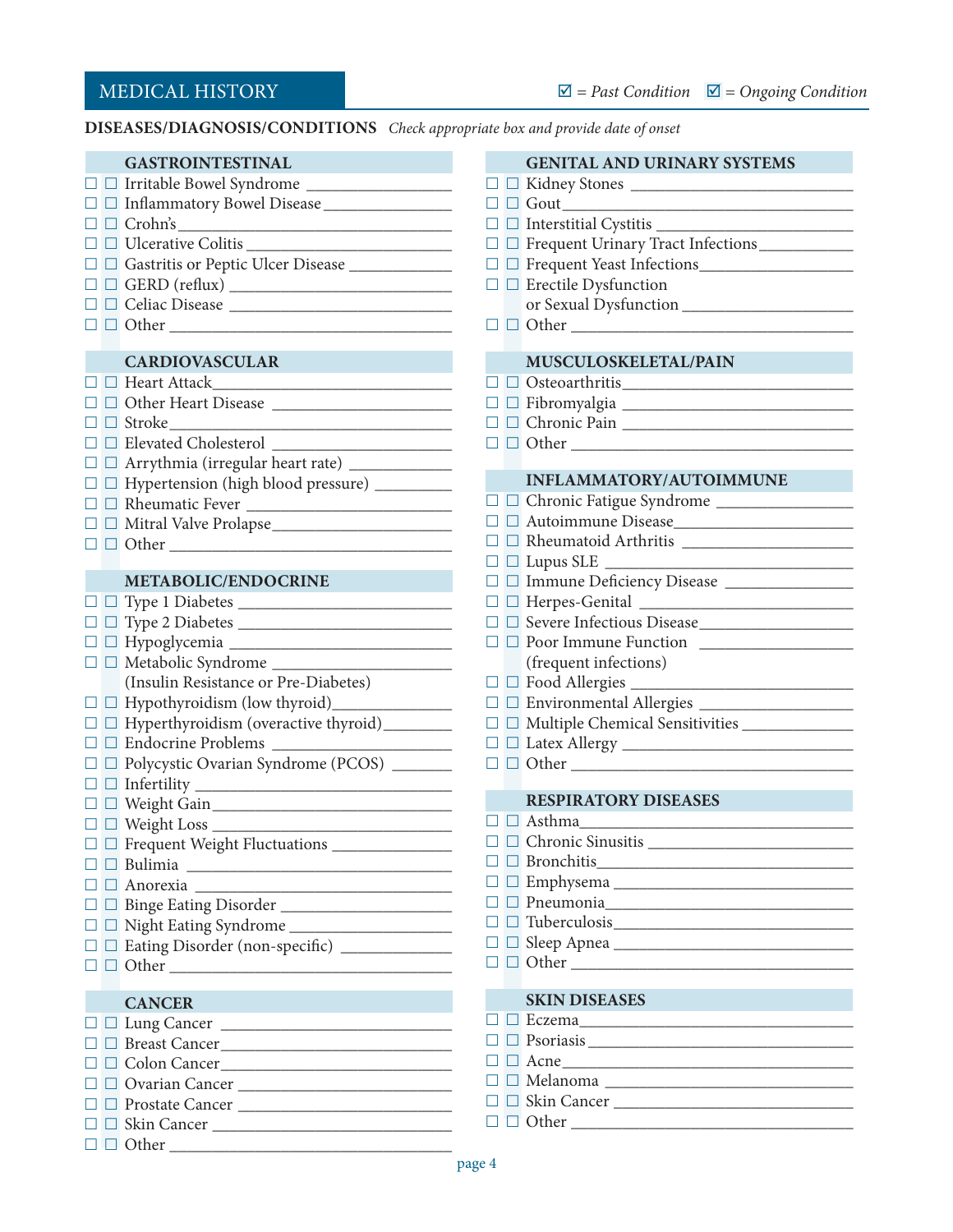| NEUROLOGIC/MOOD                                                                                                                                                                                                                                                                                                                                                                       | $\Box$ Autism                                                         |
|---------------------------------------------------------------------------------------------------------------------------------------------------------------------------------------------------------------------------------------------------------------------------------------------------------------------------------------------------------------------------------------|-----------------------------------------------------------------------|
|                                                                                                                                                                                                                                                                                                                                                                                       |                                                                       |
|                                                                                                                                                                                                                                                                                                                                                                                       |                                                                       |
| $\hfill \Box$ $\hfill \Box$ $\hfill \Box$ $\hfill \Box$                                                                                                                                                                                                                                                                                                                               | $\hfill \Box$ $\hfill \Box$ $\hfill \Box$ $\hfill \Box$ $\hfill \Box$ |
| $\hfill\Box\hfill\Box\hfill\Box$                                                                                                                                                                                                                                                                                                                                                      | $\hfill \Box\hfill \Box\hfill \blacksquare$                           |
| $\hfill \Box$ $\hfill \Box$ $\hfill \Box$                                                                                                                                                                                                                                                                                                                                             | $\Box$ $\Box$ $\Box$ $\Box$                                           |
|                                                                                                                                                                                                                                                                                                                                                                                       |                                                                       |
| $\square$ $\square$ $\textrm{ADD}$ $\textrm{ADD}$ $\textrm{---}$ $\textrm{---}$ $\textrm{---}$ $\textrm{---}$ $\textrm{---}$ $\textrm{---}$ $\textrm{---}$ $\textrm{---}$ $\textrm{---}$ $\textrm{---}$ $\textrm{---}$ $\textrm{---}$ $\textrm{---}$ $\textrm{---}$ $\textrm{---}$ $\textrm{---}$ $\textrm{---}$ $\textrm{---}$ $\textrm{---}$ $\textrm{---}$ $\textrm{---}$ $\textr$ |                                                                       |
|                                                                                                                                                                                                                                                                                                                                                                                       |                                                                       |
| <b>PREVENTIVE TESTS AND</b>                                                                                                                                                                                                                                                                                                                                                           | <b>SURGERIES</b>                                                      |
| <b>DATE OF LAST TEST</b>                                                                                                                                                                                                                                                                                                                                                              | Check box if yes and provide date of surgery                          |
| Check box if yes and provide date                                                                                                                                                                                                                                                                                                                                                     |                                                                       |
|                                                                                                                                                                                                                                                                                                                                                                                       |                                                                       |
|                                                                                                                                                                                                                                                                                                                                                                                       | $\hfill\Box$ Gall Bladder $\hfill\Box$                                |
|                                                                                                                                                                                                                                                                                                                                                                                       |                                                                       |
| $\label{eq:1} \hfill \Box$<br>$\Box$<br><br><br><br><br><br><br><br><br><br><br>$\hfill \Box$<br>$\hfill \Box$                                                                                                                                                                                                                                                                        |                                                                       |
|                                                                                                                                                                                                                                                                                                                                                                                       |                                                                       |
|                                                                                                                                                                                                                                                                                                                                                                                       | □ Joint Replacement-Knee/Hip                                          |
|                                                                                                                                                                                                                                                                                                                                                                                       | □ Heart Surgery-Bypass Valve                                          |
|                                                                                                                                                                                                                                                                                                                                                                                       |                                                                       |
| $\Box$ CT Scan $\Box$                                                                                                                                                                                                                                                                                                                                                                 |                                                                       |
|                                                                                                                                                                                                                                                                                                                                                                                       | $\Box$ Other                                                          |
|                                                                                                                                                                                                                                                                                                                                                                                       |                                                                       |
| $\hfill \Box$                                                                                                                                                                                                                                                                                                                                                                         |                                                                       |

#### **INJURIES**

| Check box if yes   |                     |
|--------------------|---------------------|
| $\Box$ Back Injury | $\Box$ Head Injury  |
| $\Box$ Neck Injury | $\Box$ Broken Bones |
| $\Box$ Other       |                     |

#### **BLOOD TYPE:**  $\bigcirc A \bigcirc B \bigcirc AB \bigcirc 0$  $ORh+$  Ounknown

#### **HOSPITALIZATIONS** □ None

| Date | Reason |
|------|--------|
|      |        |
|      |        |
|      |        |
|      |        |

#### **COMMENTS**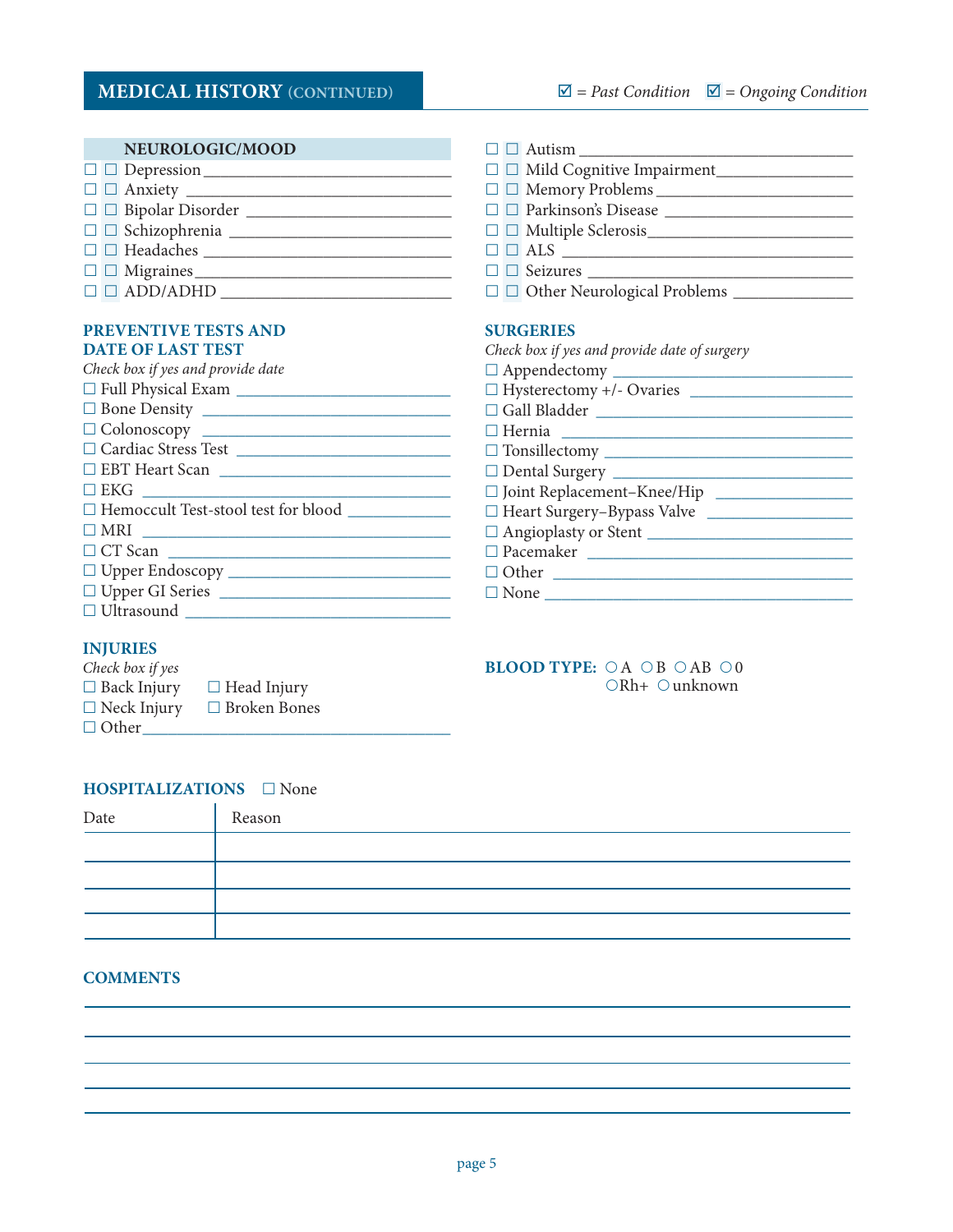## **GYNECOLOGIC HISTORY** *(for women only)*

#### **Obstetric History** *Check box if yes and provide number of*

□ Pregnancies\_\_\_\_\_\_\_\_\_\_\_ □ Caesarean\_\_\_\_\_\_\_\_\_\_ □ Vaginal deliveries\_

 $\Box$  Miscarriage\_\_\_\_\_\_\_\_\_\_\_\_  $\Box$  Abortion\_\_\_\_\_\_\_\_\_\_\_\_\_  $\Box$  Living Children \_\_\_\_\_\_\_\_

 $\square$  Post Partum Depression  $\square$  Toxemia  $\square$  Gestational Diabetes  $\square$  Baby Over 8 Pounds

□ Breast Feeding For how long?

#### **Menstrual History**

| Age at First Period: Menses Frequency: Length: Pain: $\bigcirc$ Yes $\bigcirc$ No Clotting: $\bigcirc$ Yes $\bigcirc$ No |
|--------------------------------------------------------------------------------------------------------------------------|
| Has your period ever skipped? For how long?                                                                              |
| Last Menstrual Period:                                                                                                   |
| Use of hormonal contraception such as: $\square$ Birth Control Pills $\square$ Patch $\square$ Nuva Ring How long?       |
| Do you use contraception? $\circ$ Yes $\circ$ No $\Box$ Condom $\Box$ Diaphragm $\Box$ IUD $\Box$ Partner Vasectomy      |

#### **Women's Disorders/Hormonal Imbalances**

 $\square$  Fibrocystic Breasts  $\square$  Endometriosis  $\square$  Fibroids  $\square$  Infertility

 $\Box$  Painful Periods  $\Box$  Heavy periods  $\Box$  PMS

Last Mammogram:  $\Box$  Breast Biopsy/Date:

Last PAP Test:  $\bigcirc$  Normal  $\bigcirc$  Abnormal

Last Bone Density: \_\_\_\_\_\_\_\_\_\_\_\_\_ Results:  $\bigcirc$  High  $\bigcirc$  Low  $\bigcirc$  Within Normal Range

Are you in menopause?  $\circ$  Yes  $\circ$  No

Age at Menopause\_\_\_\_\_\_\_\_\_\_\_

£  Hot Flashes £  Mood Swings £  Concentration/Memory Problems £  Vaginal Dryness £  Decreased Libido

 $\Box$  Heavy Bleeding  $\Box$  Joint Pains  $\Box$  Headaches  $\Box$  Weight Gain  $\Box$  Loss of Control of Urine  $\Box$  Palpitations

 $\square$  Use of hormone replacement therapy. How long?

#### **MEN'S HISTORY** *(for men only)*

Have you had a PSA done?  $\bigcirc$  Yes  $\bigcirc$  No

PSA Level:  $\Box 0$ -2  $\Box 2$ -4  $\Box 4$ -10  $\Box > 10$ 

 $\Box$  Prostate Enlargement  $\Box$  Prostate infection  $\Box$  Change in Libido  $\Box$  Impotence

□ Difficulty Obtaining an Erection □ Difficulty Maintaining an Erection

 $\Box$  Nocturia (urination at night). How many times at night?  $\Box$ 

£  Urgency/Hesitancy/Change in Urinary Stream £  Loss of Control of Urine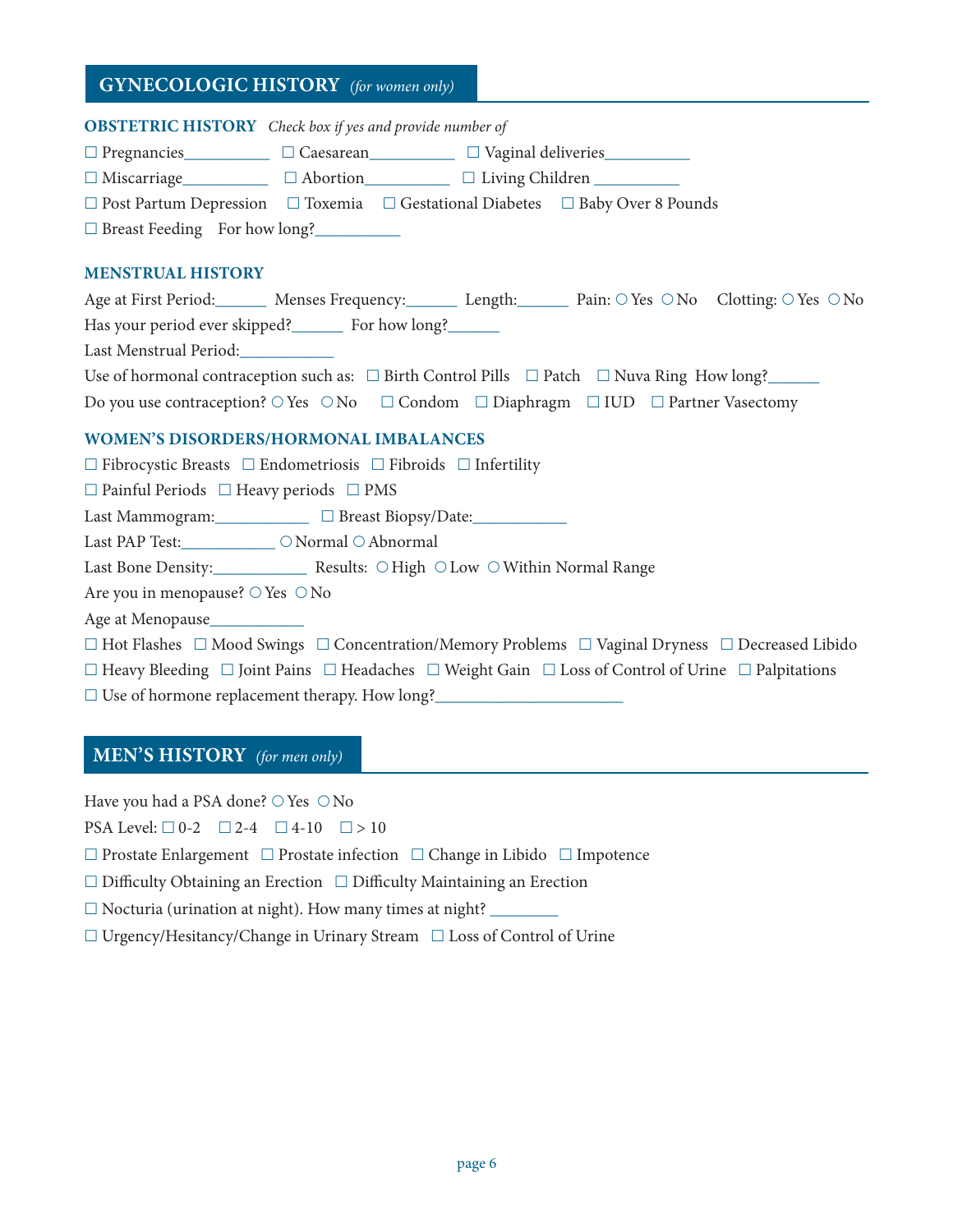# **GI HISTORY**

Foreign Travel?  $\bigcirc$  Yes  $\bigcirc$  No Where?  $\_$ Wilderness Camping?  $\bigcirc$  Yes  $\bigcirc$  No Where?  $\sqsubseteq$ Have you ever had severe:  $\bigcirc$  Gastroenteritis  $\bigcirc$  Diarrhea Do you feel like you digest your food well?  $\bigcirc$  Yes  $\bigcirc$  No Do you feel bloated after meals?  $\bigcirc$  Yes  $\bigcirc$  No

## **Patient BIRTH HISTORY**

| $\circ$ Term $\circ$ Premature                                                                                                                                                                                                 |  |
|--------------------------------------------------------------------------------------------------------------------------------------------------------------------------------------------------------------------------------|--|
|                                                                                                                                                                                                                                |  |
| Birth Complications: Note that the complication of the complication of the complication of the complication of the complication of the complication of the complication of the complication of the complication of the complic |  |
| □ Breast Fed. How long?<br>□ Bottle-fed                                                                                                                                                                                        |  |
| Age at introduction of: Solid Foods: Dairy: Wheat: Wheat:                                                                                                                                                                      |  |
| Did you eat a lot of candy or sugar as a child? $\circ$ Yes $\circ$ No                                                                                                                                                         |  |

# **DENTAL HISTORY**

#### **Dental Surgery**

£  Silver Mercury Fillings How many? \_\_\_\_\_\_\_\_\_\_

 $\Box$  Gold Fillings  $\Box$  Root Canals  $\Box$  Implants  $\Box$  Tooth Pain  $\Box$  Bleeding Gums

£  Gingivitis £  Problems with Chewing

Do you floss regularly?  $\bigcirc$  Yes  $\bigcirc$  No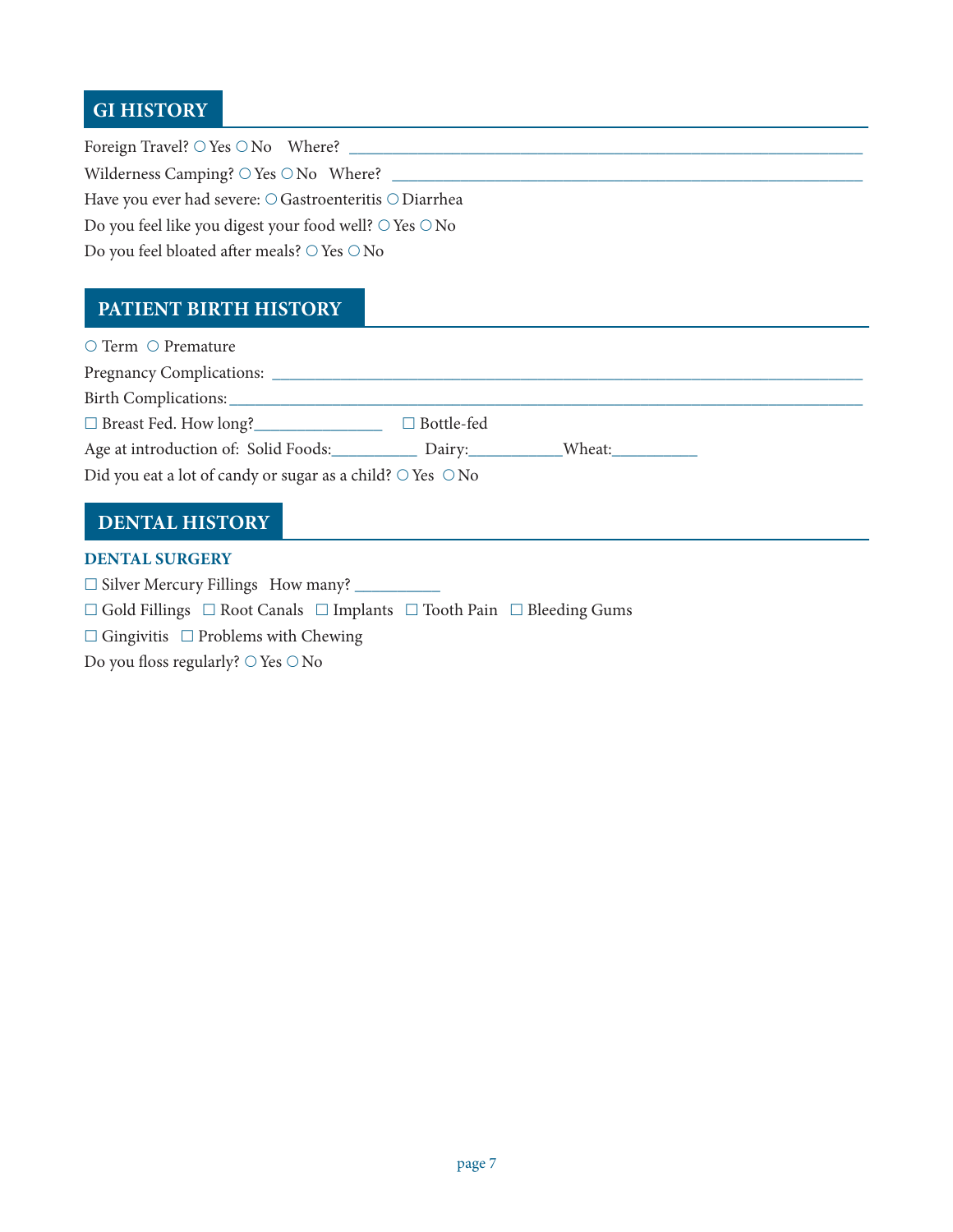#### **Current Medications**

| Medication | Dose | Frequency | Start Date (month/year) | Reason For Use |
|------------|------|-----------|-------------------------|----------------|
|            |      |           |                         |                |
|            |      |           |                         |                |
|            |      |           |                         |                |
|            |      |           |                         |                |
|            |      |           |                         |                |
|            |      |           |                         |                |
|            |      |           |                         |                |
|            |      |           |                         |                |

#### **Previous Medications:** *Last 10 years*

| Medication | Dose | Frequency | Start Date (month/year) | Reason For Use |
|------------|------|-----------|-------------------------|----------------|
|            |      |           |                         |                |
|            |      |           |                         |                |
|            |      |           |                         |                |
|            |      |           |                         |                |

#### **Nutritional Supplements (Vitamins/Minerals/Herbs/HOMEOPATHY)**

| Supplication and Brand | Dose | Frequency | Start Date (month/year) | Reason For Use |
|------------------------|------|-----------|-------------------------|----------------|
|                        |      |           |                         |                |
|                        |      |           |                         |                |
|                        |      |           |                         |                |
|                        |      |           |                         |                |
|                        |      |           |                         |                |
|                        |      |           |                         |                |
|                        |      |           |                         |                |
|                        |      |           |                         |                |
|                        |      |           |                         |                |
|                        |      |           |                         |                |
|                        |      |           |                         |                |
|                        |      |           |                         |                |
|                        |      |           |                         |                |

Have your medications or supplements ever caused you unusual side effects or problems?  $\bigcirc$  Yes  $\bigcirc$  No Describe: \_\_\_\_\_\_\_\_\_\_\_\_\_\_\_\_\_\_\_\_\_\_\_\_\_\_\_\_\_\_\_\_\_\_\_\_\_\_\_\_\_\_\_\_\_\_\_\_\_\_\_\_\_\_\_\_\_\_\_\_\_\_\_\_\_\_\_\_\_\_\_\_\_\_\_\_\_\_\_

Have you had prolonged or regular use of NSAIDS (Advil, Aleve, etc.), Motrin, Aspirin?  $\circ$  Yes  $\circ$  No

Have you had prolonged or regular use of Tylenol?  $\bigcirc$  Yes  $\bigcirc$  No

Have you had prolonged or regular use of Acid Blocking Drugs (Tagamet, Zantac, Prilosec, etc.) O Yes O No

Frequent antibiotics  $> 3$  times/year  $\bigcirc$  Yes  $\bigcirc$  No

Long term antibiotics  $\bigcirc$  Yes  $\bigcirc$  No

Use of steroids (prednisone, nasal allergy inhalers) in the past  $\bigcirc$  Yes  $\bigcirc$  No

Use of oral contraceptives  $\bigcirc$  Yes  $\bigcirc$  No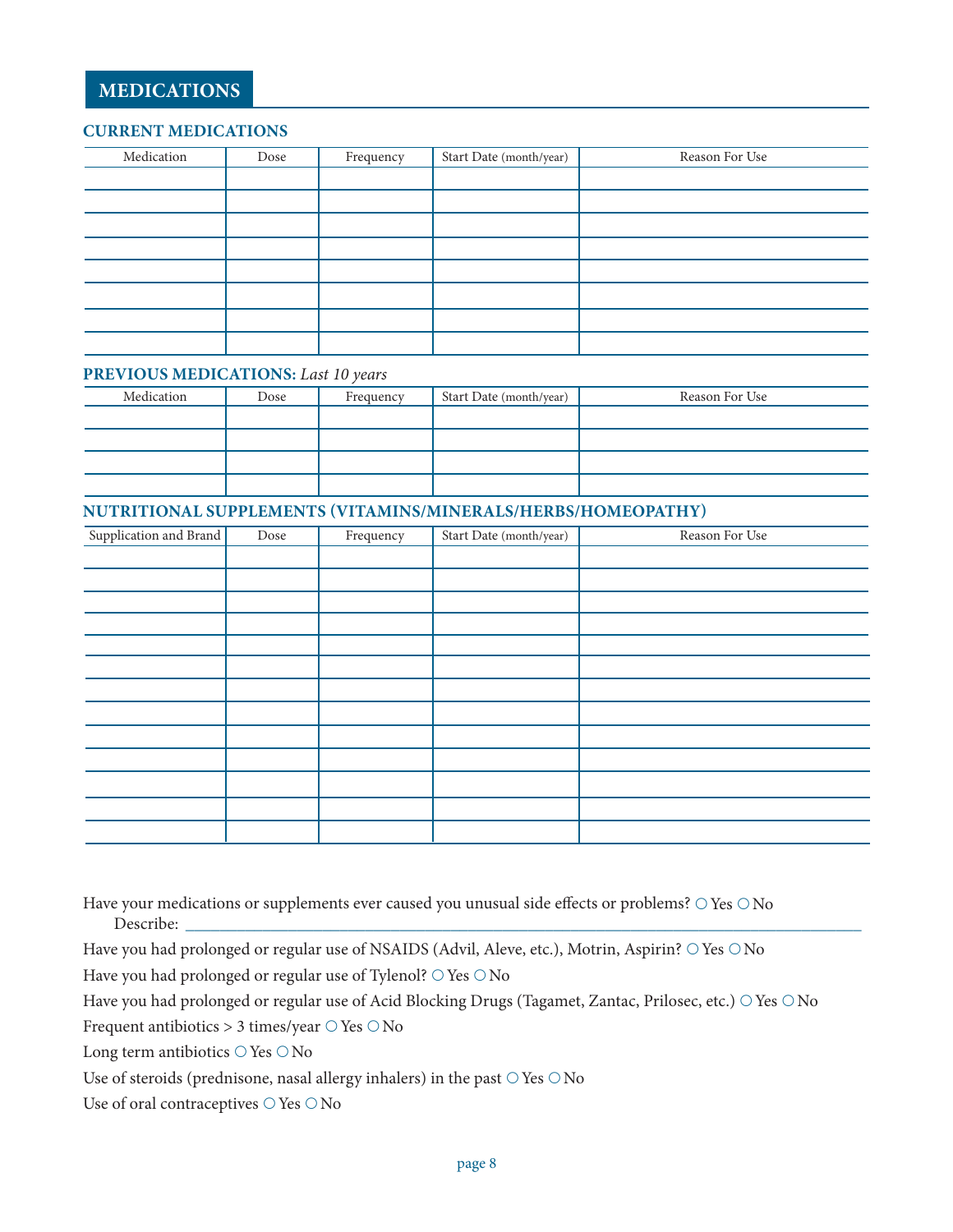# **FAMILY HISTORY**

| Check family members that apply                                                 | Mother | Father | Brother(s) | Sister(s) | Children | Maternal<br>Grandmother | Maternal<br>Grandfather | Paternal<br>Grandmother | Paternal<br>Grandfather | Aunts | Uncles | Other |
|---------------------------------------------------------------------------------|--------|--------|------------|-----------|----------|-------------------------|-------------------------|-------------------------|-------------------------|-------|--------|-------|
| Age (if still alive)                                                            |        |        |            |           |          |                         |                         |                         |                         |       |        |       |
| Age at death (if deceased)                                                      |        |        |            |           |          |                         |                         |                         |                         |       |        |       |
| Cancers                                                                         |        |        |            |           |          |                         |                         |                         |                         |       |        |       |
| Colon Cancer                                                                    |        |        |            |           |          |                         |                         |                         |                         |       |        |       |
| <b>Breast or Ovarian Cancer</b>                                                 |        |        |            |           |          |                         |                         |                         |                         |       |        |       |
| <b>Heart Disease</b>                                                            |        |        |            |           |          |                         |                         |                         |                         |       |        |       |
| Hypertension                                                                    |        |        |            |           |          |                         |                         |                         |                         |       |        |       |
| Obesity                                                                         |        |        |            |           |          |                         |                         |                         |                         |       |        |       |
| Diabetes                                                                        |        |        |            |           |          |                         |                         |                         |                         |       |        |       |
| Stroke                                                                          |        |        |            |           |          |                         |                         |                         |                         |       |        |       |
| <b>Inflammatory Arthritis</b><br>(Rheumatoid, Psoriatic, Ankylosing Sondylitis) |        |        |            |           |          |                         |                         |                         |                         |       |        |       |
| <b>Inflammatory Bowel Disease</b>                                               |        |        |            |           |          |                         |                         |                         |                         |       |        |       |
| Multiple Sclerosis                                                              |        |        |            |           |          |                         |                         |                         |                         |       |        |       |
| Auto Immune Diseases (such as Lupus)                                            |        |        |            |           |          |                         |                         |                         |                         |       |        |       |
| Irritable Bowel Syndrome                                                        |        |        |            |           |          |                         |                         |                         |                         |       |        |       |
| Celiac Disease                                                                  |        |        |            |           |          |                         |                         |                         |                         |       |        |       |
| Asthma                                                                          |        |        |            |           |          |                         |                         |                         |                         |       |        |       |
| Eczema / Psoriasis                                                              |        |        |            |           |          |                         |                         |                         |                         |       |        |       |
| Food Allergies, Sensitivities or Intolerances                                   |        |        |            |           |          |                         |                         |                         |                         |       |        |       |
| <b>Environmental Sensitivities</b>                                              |        |        |            |           |          |                         |                         |                         |                         |       |        |       |
| Dementia                                                                        |        |        |            |           |          |                         |                         |                         |                         |       |        |       |
| Parkinson's                                                                     |        |        |            |           |          |                         |                         |                         |                         |       |        |       |
| ALS or other Motor Neuron Diseases                                              |        |        |            |           |          |                         |                         |                         |                         |       |        |       |
| <b>Genetic Disorders</b>                                                        |        |        |            |           |          |                         |                         |                         |                         |       |        |       |
| Substance Abuse (such as alcoholism)                                            |        |        |            |           |          |                         |                         |                         |                         |       |        |       |
| Psychiatric Disorders                                                           |        |        |            |           |          |                         |                         |                         |                         |       |        |       |
| Depression                                                                      |        |        |            |           |          |                         |                         |                         |                         |       |        |       |
| Schizophrenia                                                                   |        |        |            |           |          |                         |                         |                         |                         |       |        |       |
| <b>ADHD</b>                                                                     |        |        |            |           |          |                         |                         |                         |                         |       |        |       |
| Autism                                                                          |        |        |            |           |          |                         |                         |                         |                         |       |        |       |
| <b>Bipolar Disease</b>                                                          |        |        |            |           |          |                         |                         |                         |                         |       |        |       |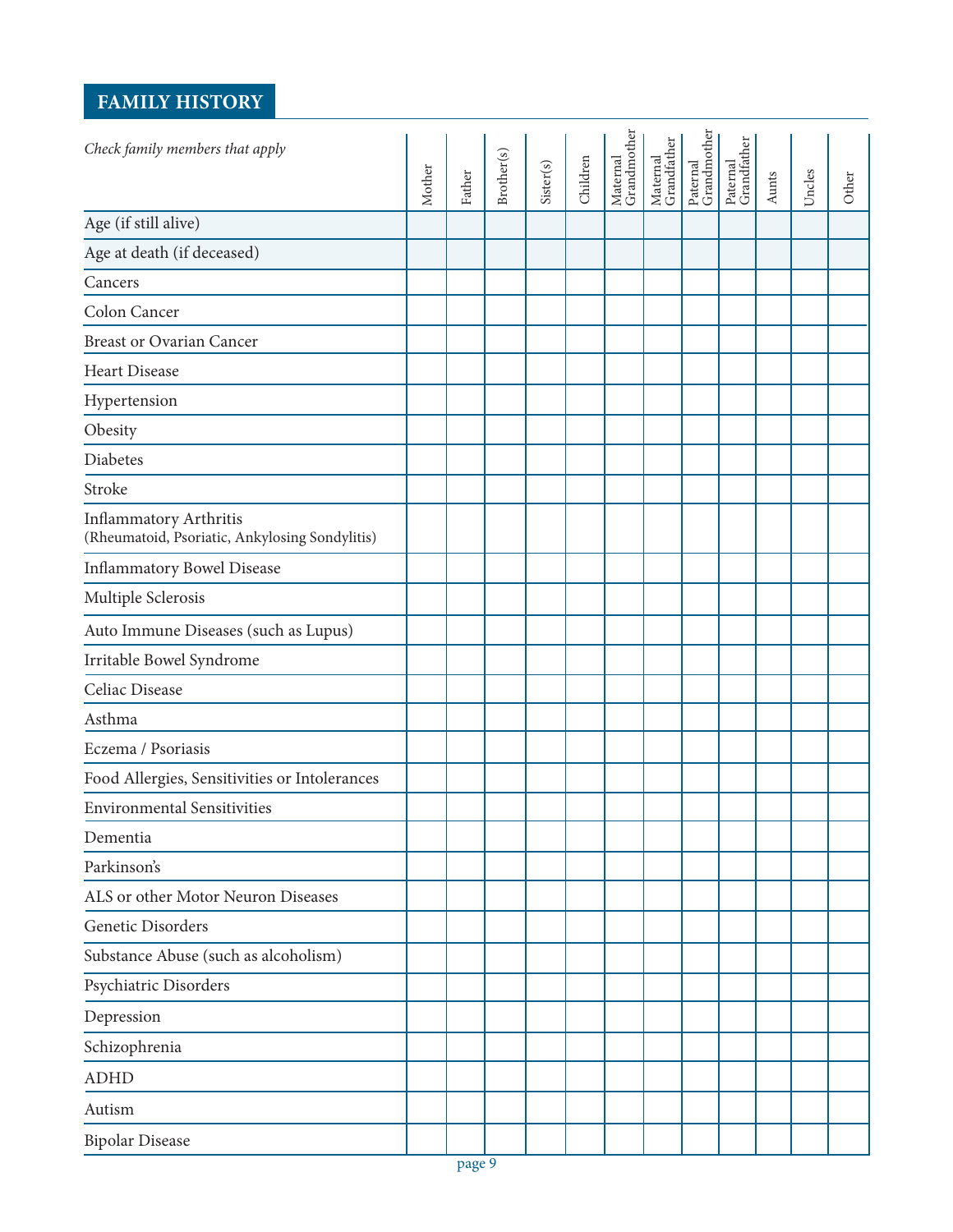# **SOCIAL HISTORY**

#### **NUTRITION HISTORY**

| NU IMITON HIUTONI                                                                                              |                                                                                                                                                                                        |
|----------------------------------------------------------------------------------------------------------------|----------------------------------------------------------------------------------------------------------------------------------------------------------------------------------------|
| Have you ever had a nutrition consultation? $\circ$ Yes $\circ$ No                                             |                                                                                                                                                                                        |
| Have you made any changes in your eating habits because of your health? $\circ$ Yes $\circ$ No Describe:       |                                                                                                                                                                                        |
| Do you currently follow a special diet or nutritional program? $\circ$ Yes $\circ$ No<br>Check all that apply: |                                                                                                                                                                                        |
|                                                                                                                | $\Box$ Low Fat $\Box$ Low Carbohydrate $\Box$ High Protein $\Box$ Low Sodium $\Box$ Diabetic $\Box$ No Dairy $\Box$ No Wheat                                                           |
| $\Box$ Gluten Restricted $\Box$ Vegetarian $\Box$ Vegan $\Box$ Ultrametabolism                                 |                                                                                                                                                                                        |
|                                                                                                                | □ Specific Program for Weight Loss/Maintenance Type: __________________________ □ Other________________________                                                                        |
|                                                                                                                |                                                                                                                                                                                        |
|                                                                                                                | Current Weight                                                                                                                                                                         |
|                                                                                                                |                                                                                                                                                                                        |
| Highest adult weight                                                                                           | Lowest adult weight                                                                                                                                                                    |
| Weight Fluctuations ( $> 10$ lbs.) $\circ$ Yes $\circ$ No                                                      |                                                                                                                                                                                        |
|                                                                                                                |                                                                                                                                                                                        |
| How often do you weigh yourself? ○ Daily ○ Weekly ○ Monthly ○ Rarely ○ Never                                   |                                                                                                                                                                                        |
|                                                                                                                | Have you ever had your metabolism (resting metabolic rate) checked? $\circ$ Yes $\circ$ No If yes, what was it?                                                                        |
|                                                                                                                |                                                                                                                                                                                        |
|                                                                                                                |                                                                                                                                                                                        |
|                                                                                                                | <u> 1980 - Johann John Stoff, deutscher Stoff, der Stoff, der Stoff, der Stoff, der Stoff, der Stoff, der Stoff, </u>                                                                  |
|                                                                                                                | If you could only eat a few foods a week, what would they be?<br><u>Letting the substitute of the substitute of the substitute of the substitute of the substitute of the substitu</u> |
|                                                                                                                | <u> 1989 - Johann Stoff, amerikansk politiker (d. 1989)</u>                                                                                                                            |
|                                                                                                                |                                                                                                                                                                                        |
|                                                                                                                |                                                                                                                                                                                        |
|                                                                                                                | Do you cook? $\circ$ Yes $\circ$ No If no, who does the cooking?                                                                                                                       |
| How many meals do you eat out per week? $\Box 0$ -1 $\Box$ 1-3 $\Box$ 3-5 $\Box$ >5 meals per week             |                                                                                                                                                                                        |
| Check all the factors that apply to your current lifestyle and eating habits:                                  |                                                                                                                                                                                        |
|                                                                                                                |                                                                                                                                                                                        |
| $\Box$ Fast eater                                                                                              | $\Box$ Significant other or family members have special                                                                                                                                |
| $\Box$ Erratic eating pattern                                                                                  | dietary needs or food preferences                                                                                                                                                      |
| $\Box$ Eat too much                                                                                            | $\Box$ Love to eat                                                                                                                                                                     |
| $\Box$ Late night eating<br>$\Box$ Dislike healthy food                                                        | $\Box$<br>Eat because I have to                                                                                                                                                        |
| $\Box$ Time constraints                                                                                        | $\Box$ Have a negative relationship to food<br>$\Box$ Struggle with eating issues                                                                                                      |
| $\Box$ Eat more than 50% meals away from home                                                                  | $\Box$ Emotional eater (eat when sad, lonely,                                                                                                                                          |
| $\Box$ Travel frequently                                                                                       | depressed, bored)                                                                                                                                                                      |
| $\Box$ Non-availability of healthy foods                                                                       | $\Box$ Eat too much under stress                                                                                                                                                       |
| $\square$ Do not plan meals or menus                                                                           | $\Box$ Eat too little under stress                                                                                                                                                     |
| $\Box$ Reliance on convenience items                                                                           | $\Box$ Don't care to cook                                                                                                                                                              |
| $\Box$ Poor snack choices                                                                                      | $\Box$ Eating in the middle of the night                                                                                                                                               |
| $\Box$ Significant other or family members don't like                                                          | $\Box$ Confused about nutrition advice                                                                                                                                                 |
| healthy foods                                                                                                  |                                                                                                                                                                                        |

The most important thing I should change about my diet to improve my health is:

\_\_\_\_\_\_\_\_\_\_\_\_\_\_\_\_\_\_\_\_\_\_\_\_\_\_\_\_\_\_\_\_\_\_\_\_\_\_\_\_\_\_\_\_\_\_\_\_\_\_\_\_\_\_\_\_\_\_\_\_\_\_\_\_\_\_\_\_\_\_\_\_\_\_\_\_\_\_\_\_\_\_\_\_\_\_\_\_\_\_\_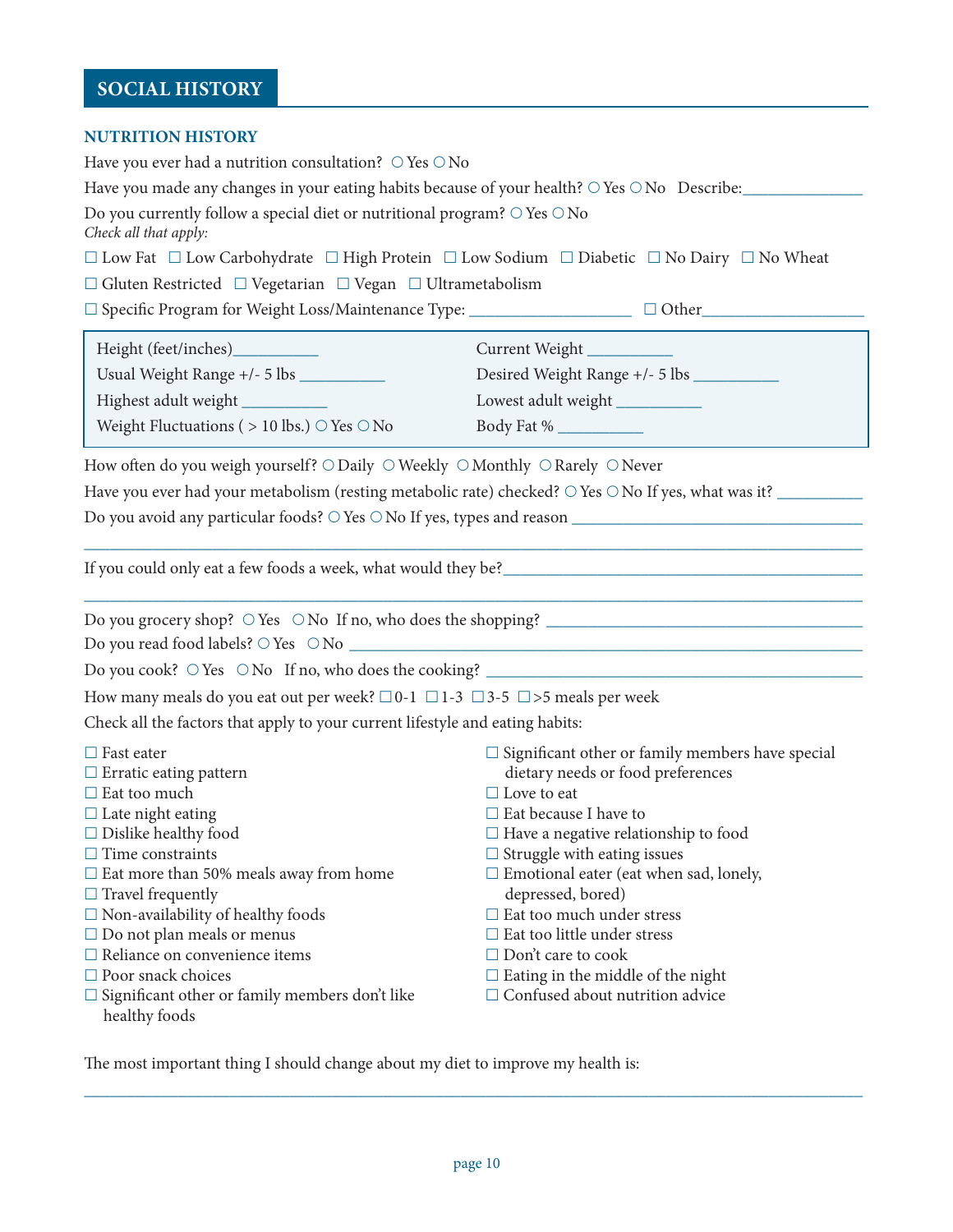#### **Smoking**

Currently Smoking? Yes No How many years? \_\_\_\_\_\_\_\_\_\_ Packs per day: \_\_\_\_\_\_\_\_\_\_ Attempts to quit: \_\_\_\_\_\_\_\_\_\_ Previous Smoking: How many years? Packs per day? SecondHand Smoke Exposure? \_\_\_\_\_\_\_\_\_\_

#### **Alcohol Intake**

How many drinks currently per week? *1 drink = 5 ounces wine, 12 ounces beer, 1.5 ounces spirits* £None £1-3 £4-6 £7-10 £> 10 *If "None," skip to Other Substances* Previous alcohol intake?  $\bigcirc$  Yes ( $\bigcirc$  Mild  $\bigcirc$  Moderate  $\bigcirc$  High)  $\bigcirc$  None Have you ever been told you should cut down your alcohol intake?  $\circ$  Yes  $\circ$  No Do you get annoved when people ask you about your drinking?  $\bigcirc$  Yes  $\bigcirc$  No Do you ever feel guilty about your alcohol consumption?  $\circ$  Yes  $\circ$  No Do you ever take an eye-opener?  $\circ$  Yes  $\circ$  No Do you notice a tolerance to alcohol (can you "hold" more than others)?  $\bigcirc$  Yes  $\bigcirc$  No Have you ever been unable to remember what you did during a drinking episode?  $\circ$  Yes  $\circ$  No Do you get into arguments or physical fights when you have been drinking?  $\circ$  Yes  $\circ$  No Have you ever been arrested or hospitalized because of drinking?  $\circ$  Yes  $\circ$  No Have you ever thought about getting help to control or stop your drinking?  $\circ$  Yes  $\circ$  No

#### **Other substances**

Caffeine Intake: O Yes O No | Coffee cups/day:  $\Box$ 1  $\Box$ 2-4  $\Box$ >4 | Tea cups/day:  $\Box$ 1  $\Box$ 2-4  $\Box$ >4 Caffeinated Sodas or Diet Sodas Intake:  $\bigcirc$  Yes  $\bigcirc$  No

12-ounce can/bottle  $\Box$  1  $\Box$  2-4  $\Box$  > 4 per day

List favorite type (Ex. Diet Coke, Pepsi, etc.): \_\_\_\_\_\_\_\_\_\_\_\_\_\_\_\_\_\_\_\_\_\_\_\_\_\_\_\_\_\_\_

Are you currently using any recreational drugs?  $\bigcirc$  Yes  $\bigcirc$  No Type

Have you ever used IV or inhaled recreational drugs?  $\bigcirc$  Yes  $\bigcirc$  No

#### **Exercise**

Current Exercise Program: *(List type of activity, number of sessions/week, and duration)*

| <b>Activity</b>                                                     | <b>Type</b> | <b>Frequency Per Week</b> | <b>Duration in Minutes</b> |
|---------------------------------------------------------------------|-------------|---------------------------|----------------------------|
| Stretching                                                          |             |                           |                            |
| Cardio/Aerobics                                                     |             |                           |                            |
| Strength                                                            |             |                           |                            |
| Other (yoga, pilates, gyrotonics, etc.)                             |             |                           |                            |
| Sports or Leisure Activities<br>(golf, tennis, rollerblading, etc.) |             |                           |                            |

Rate your level of motivation for including exercise in your life?  $\bigcirc$  Low  $\bigcirc$  Medium  $\bigcirc$  High

List problems that limit activity: \_\_\_\_\_\_\_\_\_\_\_\_\_\_\_\_\_\_\_\_\_\_\_\_\_\_\_\_\_\_\_\_\_\_\_\_\_\_\_\_\_\_\_\_\_\_\_\_\_\_\_\_\_\_\_\_\_\_\_\_\_\_\_\_\_

|  |  |  | Do you feel unusually fatigued after exercise? $\bigcirc$ Yes $\bigcirc$ No |  |  |
|--|--|--|-----------------------------------------------------------------------------|--|--|
|  |  |  |                                                                             |  |  |

If yes, please describe: \_\_\_\_\_\_\_\_\_\_\_\_\_\_\_\_\_\_\_\_\_\_\_\_\_\_\_\_\_\_\_\_\_\_\_\_\_\_\_\_\_\_\_\_\_\_\_\_\_\_\_\_\_\_\_\_\_\_\_\_\_\_\_\_\_\_\_\_\_\_\_\_\_

\_\_\_\_\_\_\_\_\_\_\_\_\_\_\_\_\_\_\_\_\_\_\_\_\_\_\_\_\_\_\_\_\_\_\_\_\_\_\_\_\_\_\_\_\_\_\_\_\_\_\_\_\_\_\_\_\_\_\_\_\_\_\_\_\_\_\_\_\_\_\_\_\_\_\_\_\_\_\_\_\_\_\_\_\_\_\_\_\_\_\_

\_\_\_\_\_\_\_\_\_\_\_\_\_\_\_\_\_\_\_\_\_\_\_\_\_\_\_\_\_\_\_\_\_\_\_\_\_\_\_\_\_\_\_\_\_\_\_\_\_\_\_\_\_\_\_\_\_\_\_\_\_\_\_\_\_\_\_\_\_\_\_\_\_\_\_\_\_\_\_\_\_\_\_\_\_\_\_\_\_\_\_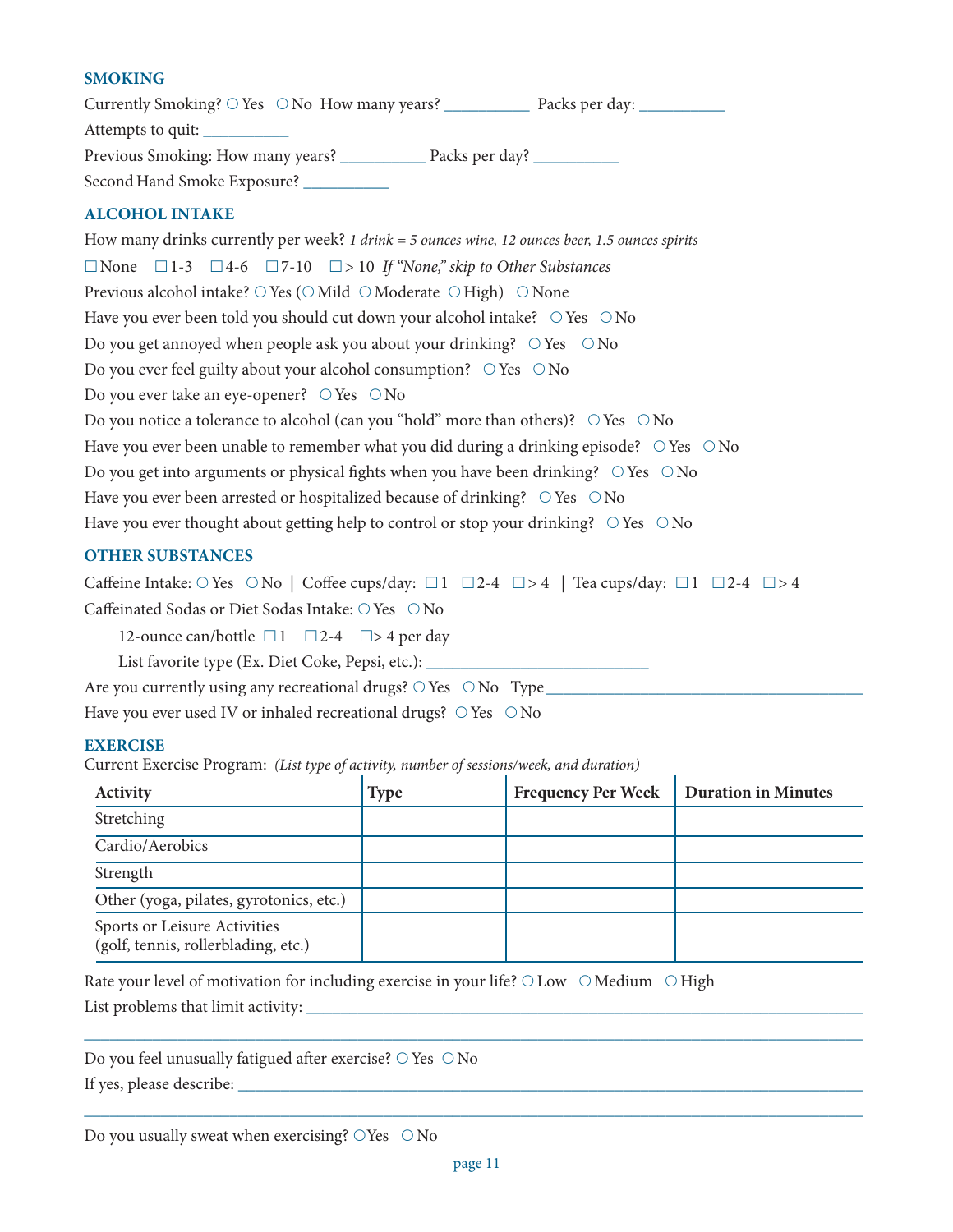#### **Psychosocial**

Do you feel significantly less vital than you did a year ago?  $\circ$  Yes  $\circ$  No Are you happy?  $\bigcirc$  Yes  $\bigcirc$  No Do you feel your life has meaning and purpose?  $\bigcirc$  Yes  $\bigcirc$  No Do you believe stress is presently reducing the quality of your life?  $\bigcirc$  Yes  $\bigcirc$  No Do you like the work you do?  $\circ$  Yes  $\circ$  No Have you ever experienced major losses in your life?  $\circ$  Yes  $\circ$  No Do you spend the majority of your time and money to fulfill responsibilities and obligations?  $\circ$  Yes  $\circ$  No Would you describe your experience as a child in your family as happy and secure?  $\bigcirc$  Yes  $\bigcirc$  No

#### **Stress/Coping**

| Have you ever sought counseling? $\bigcirc$ Yes $\bigcirc$ No                                                                       |  |  |  |  |  |
|-------------------------------------------------------------------------------------------------------------------------------------|--|--|--|--|--|
|                                                                                                                                     |  |  |  |  |  |
| Do you feel you have an excessive amount of stress in your life? $\bigcirc$ Yes $\bigcirc$ No                                       |  |  |  |  |  |
| Do you feel you can easily handle the stress in your life? $\bigcirc$ Yes $\bigcirc$ No                                             |  |  |  |  |  |
| Daily Stressors: Rate on scale of 1-10                                                                                              |  |  |  |  |  |
| Work Family Social Finances Health Other                                                                                            |  |  |  |  |  |
| Do you practice meditation or relaxation techniques? $\circ$ Yes $\circ$ No How often?                                              |  |  |  |  |  |
| Check all that apply: $\Box$ Yoga $\Box$ Meditation $\Box$ Imagery $\Box$ Breathing $\Box$ Tai Chi $\Box$ Prayer $\Box$ Other: ____ |  |  |  |  |  |
| Have you ever been abused, a victim of a crime, or experienced a significant trauma? $\circ$ Yes $\circ$ No                         |  |  |  |  |  |
|                                                                                                                                     |  |  |  |  |  |

#### **Sleep/Rest**

Average number of hours you sleep per night:  $\square > 10$   $\square$ 8-10  $\square$ 6-8  $\square < 6$ 

Do you have trouble falling asleep?  $\bigcirc$  Yes  $\bigcirc$  No

Do you feel rested upon awakening?  $\bigcirc$  Yes  $\bigcirc$  No

Do you have problems with insomnia?  $\bigcirc$  Yes  $\bigcirc$  No

Do you snore?  $\bigcirc$  Yes  $\bigcirc$  No

Do you use sleeping aids?  $\bigcirc$  Yes  $\bigcirc$  No Explain:

#### **Roles/Relationship**

Marital status  $\bigcirc$  Single  $\bigcirc$  Married  $\bigcirc$  Divorced  $\bigcirc$  Gay/Lesbian  $\bigcirc$  Long Term Partnership  $\bigcirc$  Widow *List Children:*

| Child's Name                                      | Age | Gender |  |  |  |
|---------------------------------------------------|-----|--------|--|--|--|
|                                                   |     |        |  |  |  |
|                                                   |     |        |  |  |  |
|                                                   |     |        |  |  |  |
|                                                   |     |        |  |  |  |
|                                                   |     |        |  |  |  |
| Who is Living in Household? Number: Names: Names: |     |        |  |  |  |
|                                                   |     |        |  |  |  |
| Resources for emotional support?                  |     |        |  |  |  |
|                                                   |     |        |  |  |  |

Are you satisfied with your sex life?  $\bigcirc$  Yes  $\bigcirc$  No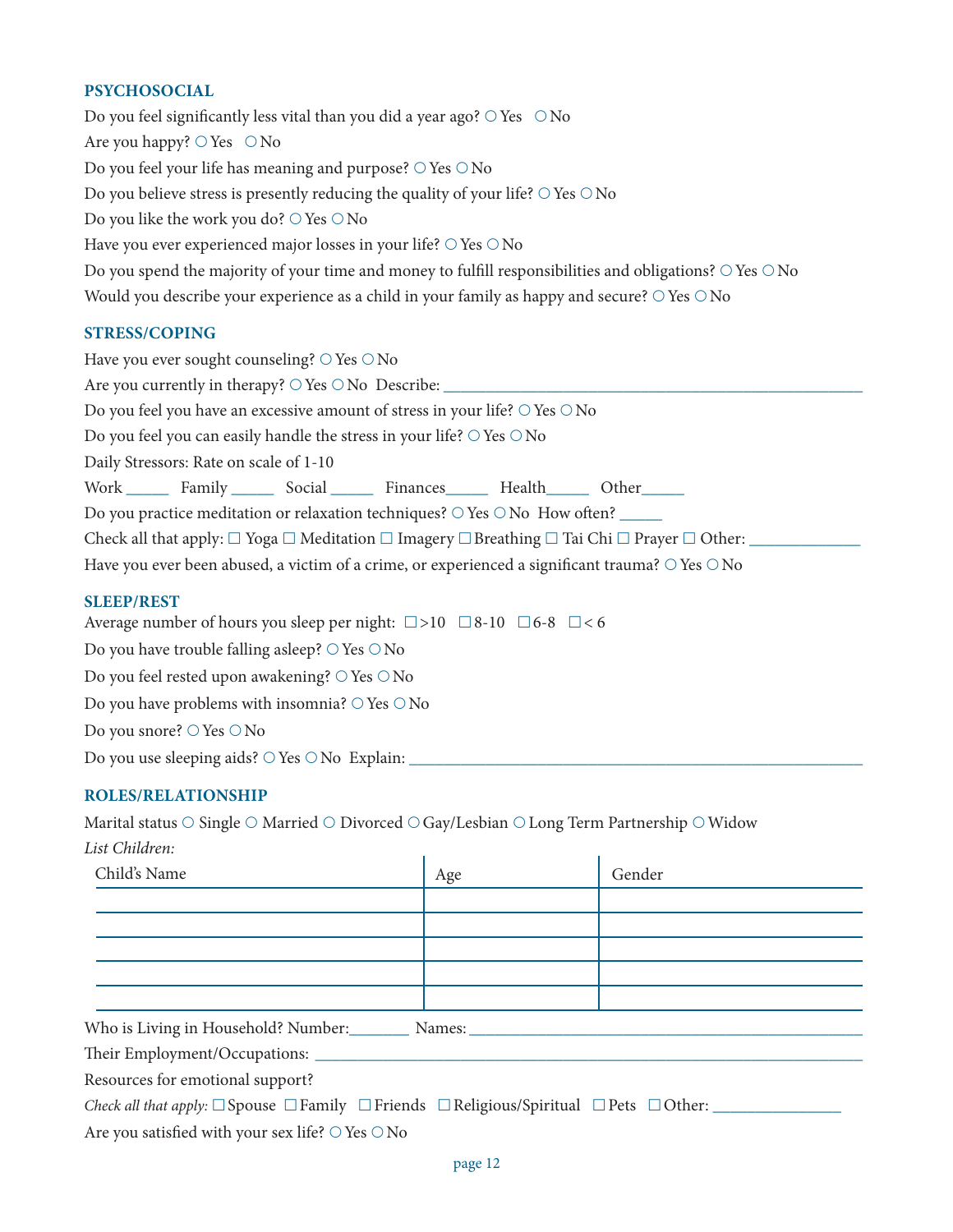| How well have things been going for you? | Very Well | Fine | Poorly | <b>Does Not Apply</b> |
|------------------------------------------|-----------|------|--------|-----------------------|
| Overall                                  |           |      |        |                       |
| At school                                |           |      |        |                       |
| In your job                              |           |      |        |                       |
| In your social life                      |           |      |        |                       |
| With close friends                       |           |      |        |                       |
| With sex                                 |           |      |        |                       |
| With your attitude                       |           |      |        |                       |
| With your boyfriend/girlfriend           |           |      |        |                       |
| With your children                       |           |      |        |                       |
| With your parents                        |           |      |        |                       |
| With your spouse                         |           |      |        |                       |

# **ENVIRONMENTAL AND DETOXIFICATION ASSESSMENT**

Do you have known adverse food reactions or sensitivities? Yes No If yes, describe symptoms: \_\_\_\_\_\_\_\_\_\_\_\_

| Do you have any food allergies or sensitivities? $\circ$ Yes List all:<br>$\bigcirc$ No                                   |
|---------------------------------------------------------------------------------------------------------------------------|
| Do you have an adverse reaction to caffeine? $\circ$ Yes $\circ$ No                                                       |
| When you drink caffeine do you feel: $\bigcirc$ Irritable or Wired $\bigcirc$ Aches & Pains                               |
| Do you adversely react to (Check all that apply):                                                                         |
| $\Box$ Monosodium glutamate (MSG) $\Box$ Aspartame (Nutrasweet) $\Box$ Caffeine $\Box$ Bananas $\Box$ Garlic $\Box$ Onion |
| $\Box$ Cheese $\Box$ Citrus Foods $\Box$ Chocolate $\Box$ Alcohol $\Box$ Red Wine                                         |
| $\Box$ Sulfite Containing Foods (wine, dried fruit, salad bars) $\Box$ Preservatives (ex. sodium benzoate)                |
| $\Box$ Other:                                                                                                             |
| Which of these significantly affect you? Check all that apply:                                                            |
| $\Box$ Cigarette Smoke $\Box$ Perfumes/Colognes $\Box$ Auto Exhaust Fumes $\Box$ Other:                                   |
| In your work or home environment, are you exposed to: $\Box$ Chemicals $\Box$ Electromagnetic Radiation $\Box$ Mold       |
| Have you ever turned yellow (jaundiced)? $\circ$ Yes $\circ$ No                                                           |
| Have you ever been told you have Gilbert's syndrome or a liver disorder? O Yes O No                                       |
|                                                                                                                           |
| Do you have a known history of significant exposure to any harmful chemicals such as the following:                       |
| $\Box$ Herbicides $\Box$ Insecticides (frequent visits of exterminator) $\Box$ Pesticides $\Box$ Organic Solvents         |
| $\Box$ Heavy Metals $\Box$ Other                                                                                          |
|                                                                                                                           |
| Do you dry clean your clothes frequently? $\circ$ Yes $\circ$ No                                                          |
| Do you or have you lived or worked in a damp or moldy environment or had other mold exposures? $\circ$ Yes $\circ$ No     |
| Do you have any pets or farm animals? $\circ$ Yes $\circ$ No                                                              |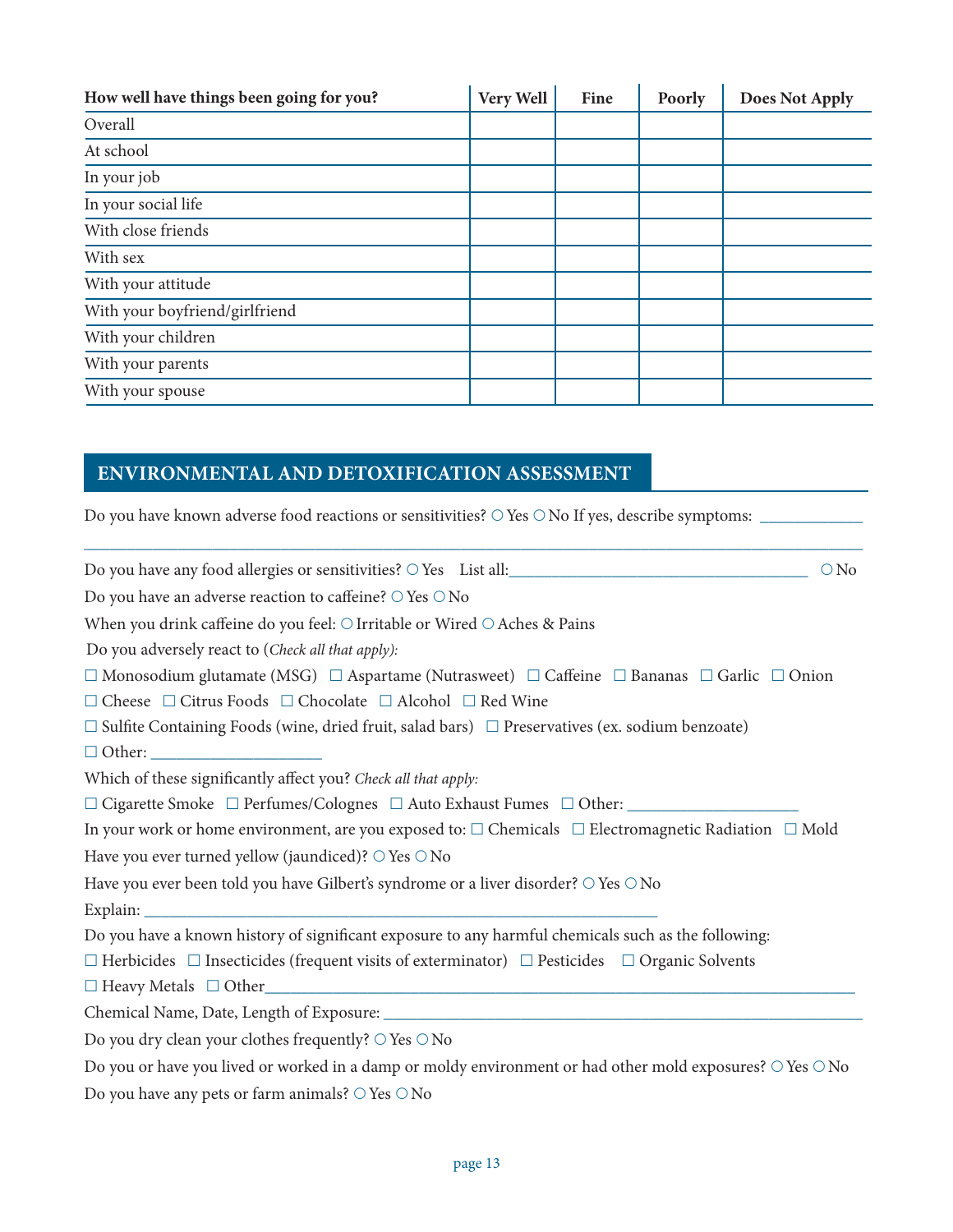### **SYMPTOM REVIEW**

*Please check all current symptoms occurring or present in the past 6 months.*

#### **GENERAL**

- £  Cold Hands & Feet £  Cold Intolerance £  Low Body Temperature £  Low Blood Pressure £  Daytime Sleepiness
- £  Difficulty Falling Asleep
- □ Early Waking
- □ Fatigue
- □ Fever
- 
- £  Heat Intolerance
- £  Night Waking
- 

#### **HEAD, EYES & EARS**

- □ Conjunctivitis £  Distorted Sense of Smell £  Distorted Taste £  Ear Fullness £  Ear Pain £  Ear Ringing/Buzzing £  Lid Margin Redness □ Eye Crusting □ Eye Pain  $\Box$  <br> Hearing Loss £  Hearing Problems £  Headache □ Migraine £  Sensitivity to Loud Noises £  Vision problems (other than glasses) □ Macular Degeneration £  Vitreous Detachment £  Retinal Detachment **MUSCULOSKELETAL**
- £  Back Muscle Spasm □ Calf Cramps
- □ Chest Tightness
- 
- 
- £  Joint Pain
- 
- 
- 
- 
- 
- 
- -
- 
- 
- 
- 
- 
- £  Flushing
- 
- £  Nightmares
- £  No Dream Recall
	-

- 
- £  Foot Cramps £  Joint Deformity
- $\Box$  Joint Redness
- £  Joint Stiffness
- £  Muscle Pain
- £  Muscle Spasms
- £  Muscle Stiffness
- Muscle Twitches:
	- □ Around Eyes
	- □ Arms or Legs
- £  Muscle Weakness
- £  Neck Muscle Spasm £  Tendonitis
	-
- £  Tension Headache □ TMJ Problems
- **MOOD/NERVES**

£  Agoraphobia □ Anxiety £  Auditory Hallucinations □ Black-out □ Depression Difficulty: □ Concentrating  $\Box$  <br> With Balance £  With Thinking □ With Judgment £  With Speech £  With Memory £  Dizziness (Spinning) £  Fainting £  Fearfulness £  Irritability £  Light-headedness £  Numbness □ Other Phobias £  Panic Attacks £  Paranoia £  Seizures £  Suicidal Thoughts □ Tingling □ Tremor/Trembling □ Visual Hallucinations

#### **EATING**

□ Binge Eating £  Bulimia £  Can't Gain Weight £  Can't Lose Weight £  Can't Maintain Healthy Weight □ Frequent Dieting □ Poor Appetite □ Salt Cravings £  Carbohydrate Craving (breads, pastas) £  Sweet Cravings (candy, cookies, cakes) □ Chocolate Cravings □ Caffeine Dependency

#### **DIGESTION**

- □ Anal Spasms □ Bad Teeth £  Bleeding Gums Bloating of: £  Lower Abdomen £  Whole Abdomen □ Bloating After Meals £  Blood in Stools □ Burping £  Canker Sores £  Cold Sores □ Constipation □ Cracking at Corner of Lips □ Cramps £  Dentures w/Poor Chewing £  Diarrhea £  Alternating Diarrhea and Constipation £  Difficulty Swallowing □ Dry Mouth  $\Box$ <br> Excess Flatulence/Gas £  Fissures £  Foods "Repeat" (Reflux) £  Gas □ Heartburn £  Hemorrhoids □ Indigestion £  Nausea £  Upper Abdominal Pain £  Vomiting Intolerance to: £  Lactose □ All Dairy Products □ Wheat □ Gluten (Wheat, Rye, Barley) £  Corn £  Eggs £  Fatty Foods £  Yeast £  Liver Disease/Jaundice (Yellow Eyes or Skin) £  Abnormal Liver Function Tests £  Lower Abdominal Pain £  Mucus in Stools £  Periodontal Disease £  Sore Tongue £  Strong Stool Odor £  Undigested Food in Stools
- page 14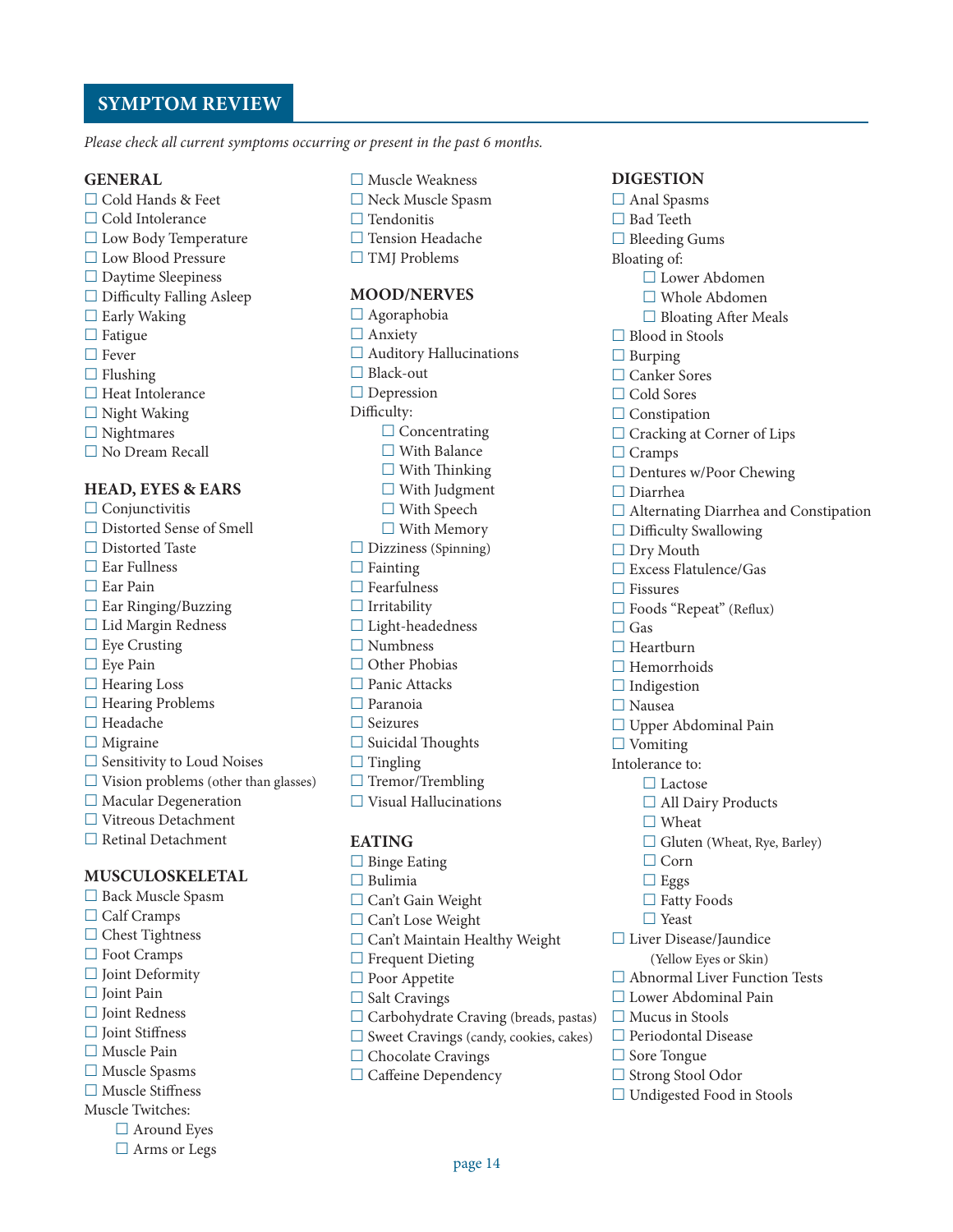#### **SKIN PRO BLEM S**

□ Acne on Back □ Acne on Chest □ Acne on Face □ Acne on Shoulders £  Athlete's Foot £  Bumps on Back of Upper Arms £  Cellulite £  Dark Circles Under Eyes £  Ears Get Red □ Easy Bruising □ Lack Of Sweating £  Eczema □ Hives □ **Jock Itch** £  Lackluster Skin £  Moles w/Color/Size Change £  Oily Skin £  Pale Skin £  Patchy Dullness £  Rash □ Red Face □ Sensitivity to Bites £  Sensitivity to Poison Ivy/Oak £  Shingles □ Skin Darkening £  Strong Body Odor £  Hair Loss £  Vitiligo

#### **ITCHING SKIN**

□ Skin in General £  Anus £  Arms £  Ear Canals £  Eyes £  Feet £  Hands £  Legs £  Nipples £  Nose £  Penis □ Roof of Mouth □ Scalp □ Throat **SKIN, DRYNESS O** 

# £  Eyes £  Feet

- □ Any Cracking?
- □ Any Peeling?

#### □ Hair

□ And Unmanageable?

□ Hands □ Any Cracking? □ Any Peeling? □ Mouth/Throat □ Scalp □ Any Dandruff? £  Skin In General

#### **LYMPH NODES**

£  Enlarged/neck □ Tender/neck £  Other Enlarged/Tender £  Lymph Nodes

#### **NAIL S**

- □ Bitten £  Brittle £  Curve Up £  Frayed □ Fungus-Fingers £  Fungus-Toes □ Pitting £  Ragged Cuticles £  Ridges £  Soft Thickening of: £  Fingernails
- □ Toenails £  White Spots/Lines

#### **RESPIRATORY**

£  Bad Breath £  Bad Odor in Nose £  Cough-Dry £  Cough-Productive □ Hoarseness £  Sore Throat Hay Fever: £  Spring £  Summer £  Fall □ Change Of Season £  Nasal Stuffiness £  Nose Bleeds £  Post Nasal Drip £  Sinus Fullness □ Sinus Infection □ Snoring □ Wheezing £  Winter Stuffiness

#### **CARDIOVASCULAR**

£  Angina/chest pain

- £  Breathlessness £  Heart Murmur £  Irregular Pulse □ Palpitations £  Phlebitis
- £  Swollen Ankles/Feet
- £  Varicose Veins

#### **URINARY**

- £  Bed Wetting  $\Box$  Hesitancy (trouble getting started) □ Infection £  Kidney Disease £  Leaking/Incontinence £  Pain/Burning □ Prostate Infection
- □ Urgency

#### **MALE RE PRODUCTI V E**

- £  Discharge From Penis
- £  Ejaculation Problem
- £  Genital Pain
- £  Impotence
- £  Prostate or Urinary Infection
- £  Lumps In Testicles
- £  Poor Libido (Sex Drive)

#### **FEMALE** REPRODUCTIVE

£  Breast Cysts £  Breast Lumps £  Breast Tenderness £  Ovarian Cyst £  Poor Libido (Sex Drive) £  Vaginal Discharge £  Vaginal Odor £  Vaginal Itch £  Vaginal Pain with Sex Premenstrual: £  Bloating Breast Tenderness £  Carbohydrate Cravings □ Chocolate Cravings □ Constipation □ Decreased Sleep £  Diarrhea □ Fatigue □ Increased Sleep £  Irritability Menstrual: £  Cramps £  Heavy Periods £  Irregular Periods £  No Periods £  Scanty Periods □ Spotting Between